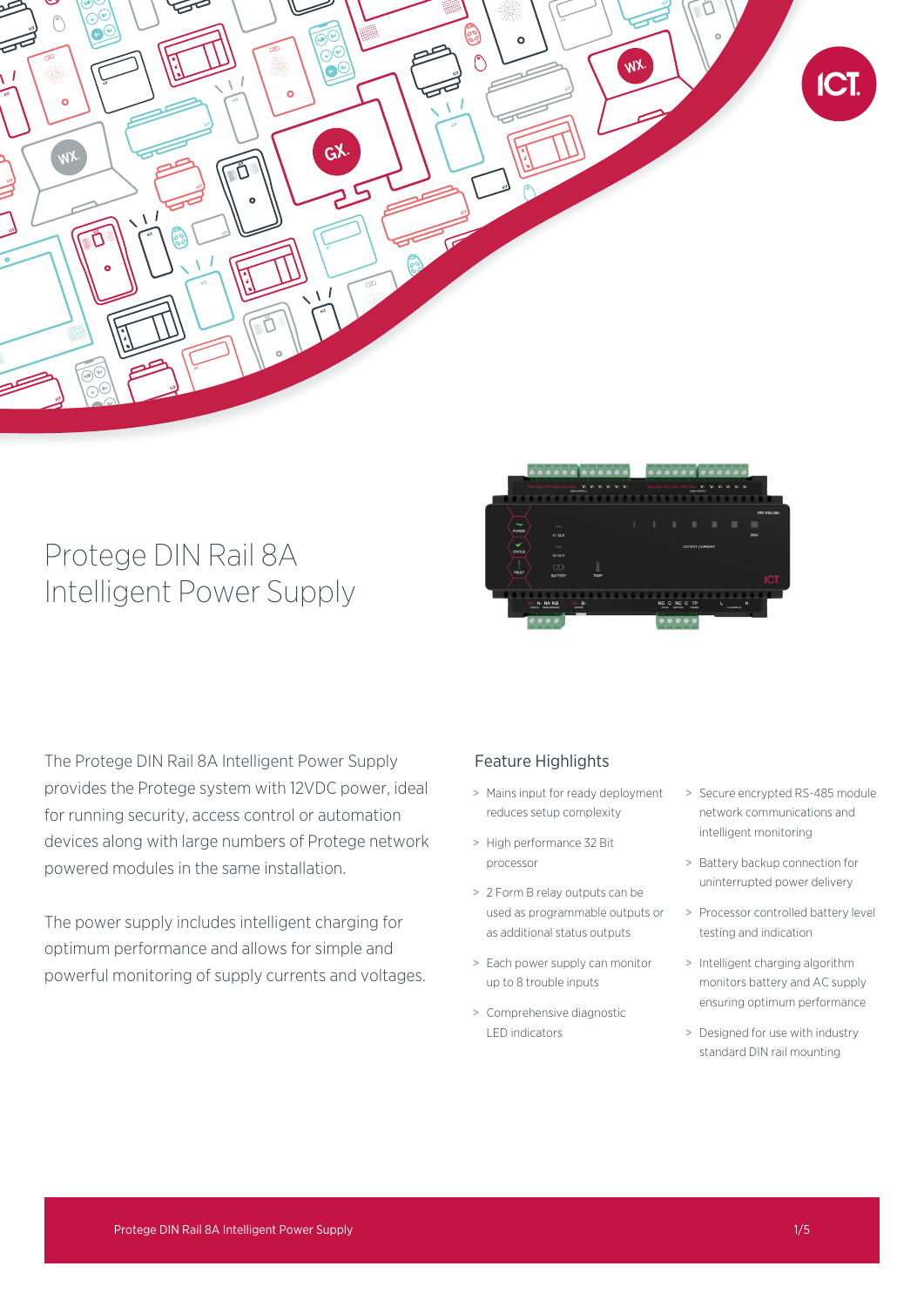## Reliable Power Delivery

The Protege DIN Rail 8A Intelligent Power Supply is capable of supplying power to a large number of smaller devices or multiple high-current devices with a combined total output of 7.5 amps. A battery charging circuit current of 500mA is also provided by the power supply.

A continuous source of power is maintained with the inclusion of intelligent battery backup charging, optimal level maintenance and seamless switch on AC failure. The battery backup, AC status and core temperature are constantly monitored, and failure conditions are communicated to the Protege system.

#### Battery Backup

The backup battery plays an important role in power conditioning and provides a continuous source of power in the event of a power outage.

The battery test procedure uses a proprietary algorithm to prevent deep discharge and increase battery endurance. A dynamic battery test is performed every ten minutes when mains power is present, and a battery condition alarm will be generated if the battery is disconnected or shows poor capacity. Battery fault conditions will activate the associated battery trouble input.

In addition to the dynamic battery test procedure the power supply performs a battery presence test every 60 seconds. If no backup battery is detected a battery condition alarm will be generated and the associated trouble input will be activated.

Upon reconnection of mains power the power supply automatically detects the backup battery and begins controlled charging.

### Intelligent Power Monitoring

The power supply is able to relay information about critical system voltages, currents and core temperature to the Protege GX integrated system controller.

The controller can then store these values in variables which can be viewed live from the Protege GX system interface and monitored on a status page or floor plan, along with logging for review at any time.

## Communication

A single RS-485 communication interface port used for all network communication functions and interconnection to other modules.

## Power Supply Outputs

The power supply has two 50mA outputs that can operate as either programmable outputs or predefined status outputs.

While in online mode the two outputs function as programmable outputs and can be used to activate bell sirens, lighting circuits, door locks, relay accessory products and other automation points.

While in offline mode the two outputs function as status outputs. In addition to the comprehensive front panel diagnostic indicators these status outputs offer additional information that can aid in diagnosing faults and conditions.

## LED Indicators

The power supply features comprehensive diagnostic indicators that can aid in diagnosing faults and conditions. LED indicators on the power supply include:

- > Status indicator
- > Fault indicator
- > Power indicator
- > V1 output/V2 output indicators
- > Battery indicator
- > Temp indicator
- > Output current indicator

## Upgradable Firmware

Utilizing the latest flash technology and high performance communication mediums, the firmware can be updated via the Protege interface.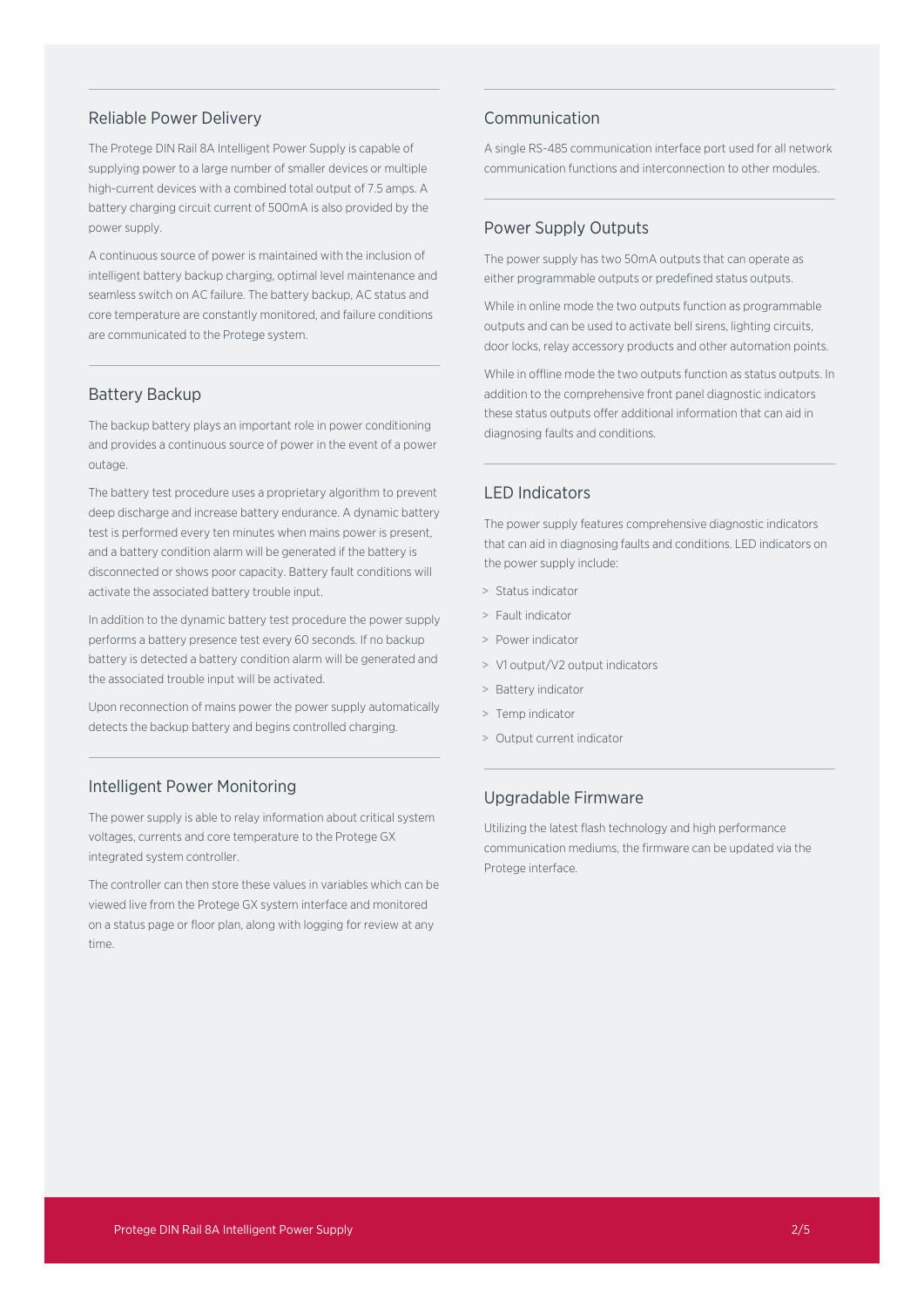# Technical Specifications

| <b>Ordering Information</b>       |                                                                   |
|-----------------------------------|-------------------------------------------------------------------|
| PRT-PSU-DIN-8A                    | Protege DIN Rail 8A Intelligent Power Supply                      |
| <b>Power Supply</b>               |                                                                   |
| Mains Input Voltage               | 120VAC (90-264VAC, 47-63Hz)                                       |
| Mains Input Operating Current     | 120VAC 2.5A (Full Load)                                           |
| DC Output (Combined)              | 12.64 VDC 7.5A Max (V1 Out + V2 Out Total)                        |
| DC Output (Single)                | 12.2VDC 5A Max                                                    |
| Battery Charging                  | 500mA (Typical) *Additional to the 7.5A Combined DC Output        |
| <b>Battery Low</b>                | 11.75VDC                                                          |
| <b>Battery Restore</b>            | 12.5VDC                                                           |
| Communication                     |                                                                   |
| RS-485                            | Isolated Module Network                                           |
| Outputs                           |                                                                   |
| Outputs                           | 2 Solid-State Relay Outputs, 50mA 12V Max each                    |
| <b>Inputs</b>                     |                                                                   |
| Tamper                            | Dedicated Hardware Tamper Input                                   |
| Trouble Inputs                    | 8 (internal)                                                      |
| <b>Dimensions</b>                 |                                                                   |
| Dimensions (L x W x H)            | 156 x 90 x 60mm (6.14 x 3.54 x 2.36")                             |
| Net Weight                        | 460g (16.20z)                                                     |
| Gross Weight                      | 570g (20.1oz)                                                     |
| <b>Operating Conditions</b>       |                                                                   |
| Operating Temperature             | -10° to 55°C (14° to 131°F)                                       |
| Storage Temperature               | $-10$ ° to 85°C (14° to 185°F)                                    |
| Humidity                          | 0%-93% non-condensing, indoor use only (relative humidity)        |
| Mean Time Between Failures (MTBF) | 217,030 hours (calculated using RFD 2000 (UTE C 80-810) Standard) |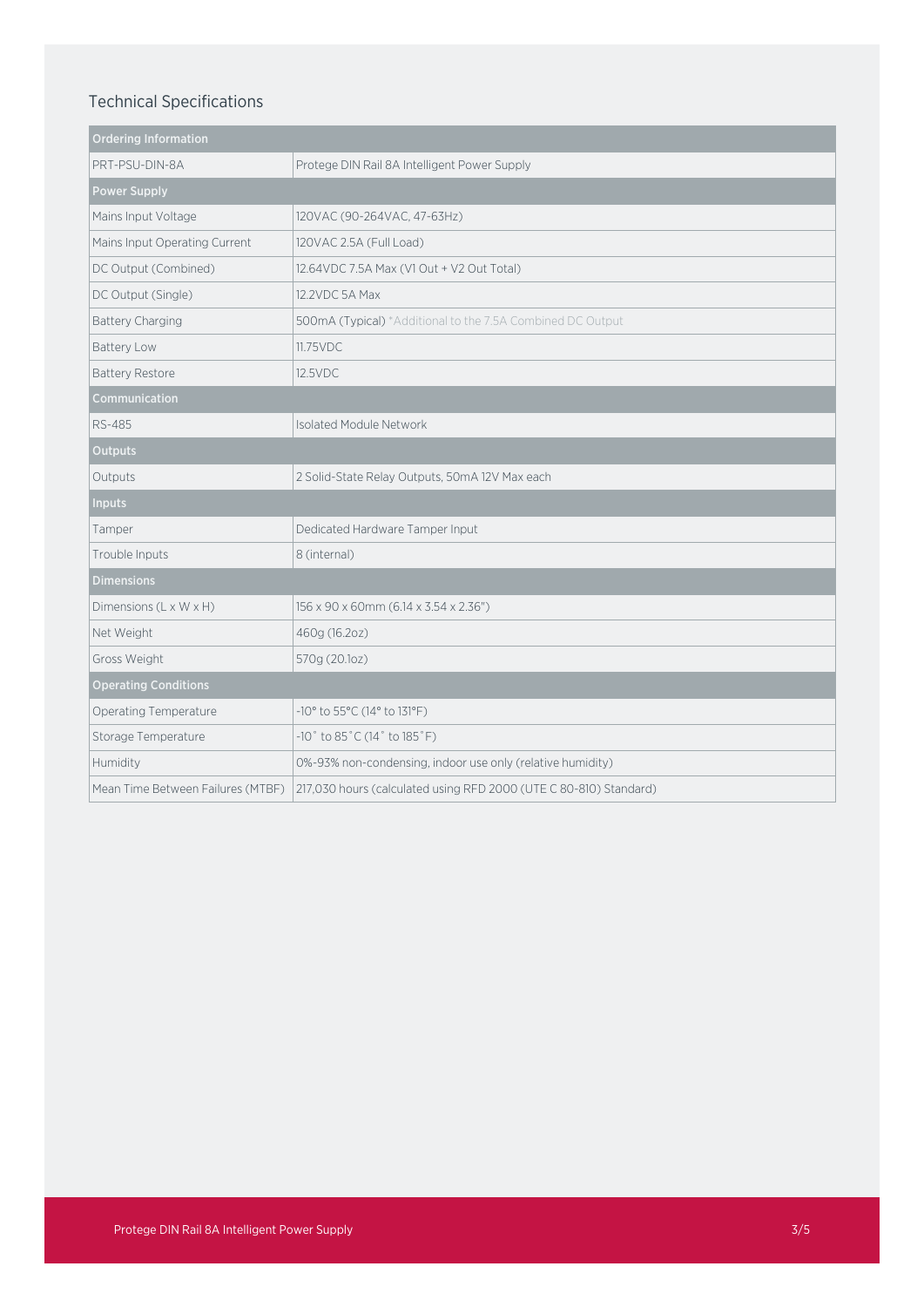## Regulatory Notices

#### RCM (Australian Communications and Media Authority (ACMA))

This equipment carries the RCM label and complies with EMC and radio communications regulations of the Australian Communications and Media Authority (ACMA) governing the Australian and New Zealand (AS/NZS) communities.

## AS/NZS 2201.1 Class 5

Protege systems conform to AS/NZS 2201.1:2007 Class 5 intruder alarm systems standards for the construction, operation, performance and installation of intruder alarm equipment and systems installed in clients' premises.

#### CE – Compliance with European Union (EU)

Conforms where applicable to European Union (EU) Low Voltage Directive (LVD) 2014/35/EU, Electromagnetic Compatibility (EMC) Directive 2014/30/EU, Radio Equipment Directive (RED)2014/53/EU and RoHS Recast (RoHS2) Directive: 2011/65/EU + Amendment Directive (EU) 2015/863.

This equipment complies with the rules of the Official Journal of the European Union, for governing the Self Declaration of the CE Marking for the European Union as specified in the above directives.

Security Grade 4, Environmental Class II, EN 50131-1:2006+A2:2017, EN 50131-3:2009, EN 50131-6:2008+A1:2014, EN 50131-10:2014, EN 50136-1:2012, EN 50136-2:2013, EN 60839-11-1:2013, Power frequency magnetic field immunity tests EN 61000-4-8, Readers Environmental Class: IVA, IK07.

#### UK Conformity Assessment (UKCA) Mark

This equipment carries the UKCA label and complies with all applicable standards.

#### Federal Communications Commission (FCC)

FCC Rules and Regulations CFR 47, Part 15, Class A.

This equipment complies with the limits for a Class A digital device, pursuant to Part 15 of the FCC rules. Operation is subject to the following two conditions: (1) This device may not cause harmful interference; (2) This device must accept any interference received, including interference that may cause undesired operation.

#### Industry Canada

#### ICES-003

This is a Class A digital device that meets all requirements of the Canadian Interference-Causing Equipment Regulations. Cet appareil numérique de la classe A est conforme à la norme NMB-003 du Canada.

#### CAN ICES-3 (A)/NMB-3(A)

> For a full regulatory and approval list please visit the ICT website.